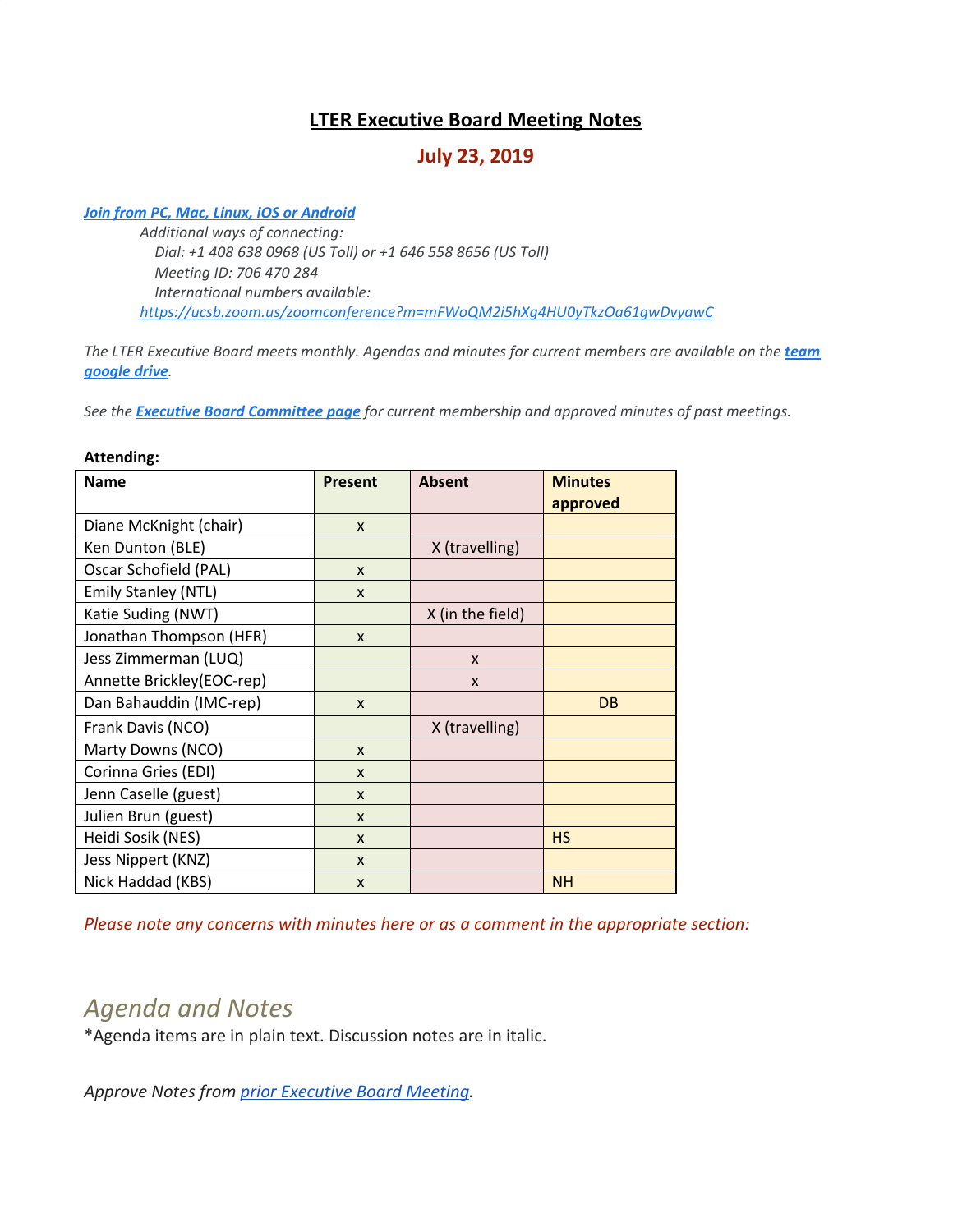**Update**: **Decadal Review:** The target submission date to NSF is still October 1. The draft narrative is slated to go out to PI's for review in August, with the following goals:

- a. identify any better examples within each theme (Legacies; Biodiversity & Ecosystem Function; Nutrients; Trophic Cascades; Connectivity; Resilience/State change; Evolution)
- b. correct any inaccuracies
- 2. **NCO/LNO Update (Marty Downs):** The cooperative agreement to continue funding for the Network Office is in process. NSF has approved a proposed name change from "LTER Network Communications Office" to "LTER Network Office". Frank Davis' title will be Executive Director; Marty Downs' will be Director.

### **Main discussion topic: Review the request for new synthesis proposals. (Jenn Caselle)**

Documents for review are attached to the meeting email and available in the google drive, here:<https://drive.google.com/drive/u/0/folders/1WTzv3FAW6v17fr8d1OhaZZXLEgq2xCF9> Jenn made a short presentation on the revised RFP: <https://drive.google.com/drive/u/0/folders/1wKFx1oqyi2tCaWHIwKbpEbpPaiKUkmAa>

### **Discussion:**

- *● It may be useful to add some special encouragement for marine sites.*
- *● Technical Liaison could be good contact for EDI as well as NCO*
- *● Proposers will need to provide a table of expected data sets*
- *● RFP and webinar both reiterate NCEAS and LTER require that derived datasets will be published*
- *● Review process consists of both written reviews and a virtual panel discussion.*
	- *○ The panel recommends a short list of high ranking proposals*
	- *○ Final decision is Executive Director of LNO in consultation with the chair of the EB*
	- *○ The LNO will occasionally request a budget revision.*
- *● Bullet -- on things that should be funded by "other" organizations*
- *● The opportunity is definitely open to other independent scientists (even as lead PI)*
- *● LNO is doing deliberate outreach to marine sites.*
- *● The opportunity will be promoted at ESA with a slide for speakers and by handing out cards/flyers at data help desk and individually.*

### **Continuing discussion: EDI would like to combine the LTER-branded data portal with the main EDI portal. Corinna Gries (EDI PI) presented briefly and took questions.**

Statement from EDI about why the current situation is inefficient and any potential impact of the proposed change:

The Environmental Data Initiative (EDI) is currently maintaining two data access portals as two independent applications, both accessing the same backend data store. EDI was originally funded in 2016 with the mandate to not only host LTER data and support the LTER community but also host environmental data from other research projects. This mandate lead to the necessity of redesigning the data portal to not be LTER centric and more welcoming to other data providers. Furthermore, the [lternet.edu](http://lternet.edu/) domain in which the LTER portal operates is currently maintained by being grandfathered into the overall concept 'edu'. Although, it now appears to be more stable than assumed during the transition from LNO to NCO, EDI is now using a different domain that will be better maintainable into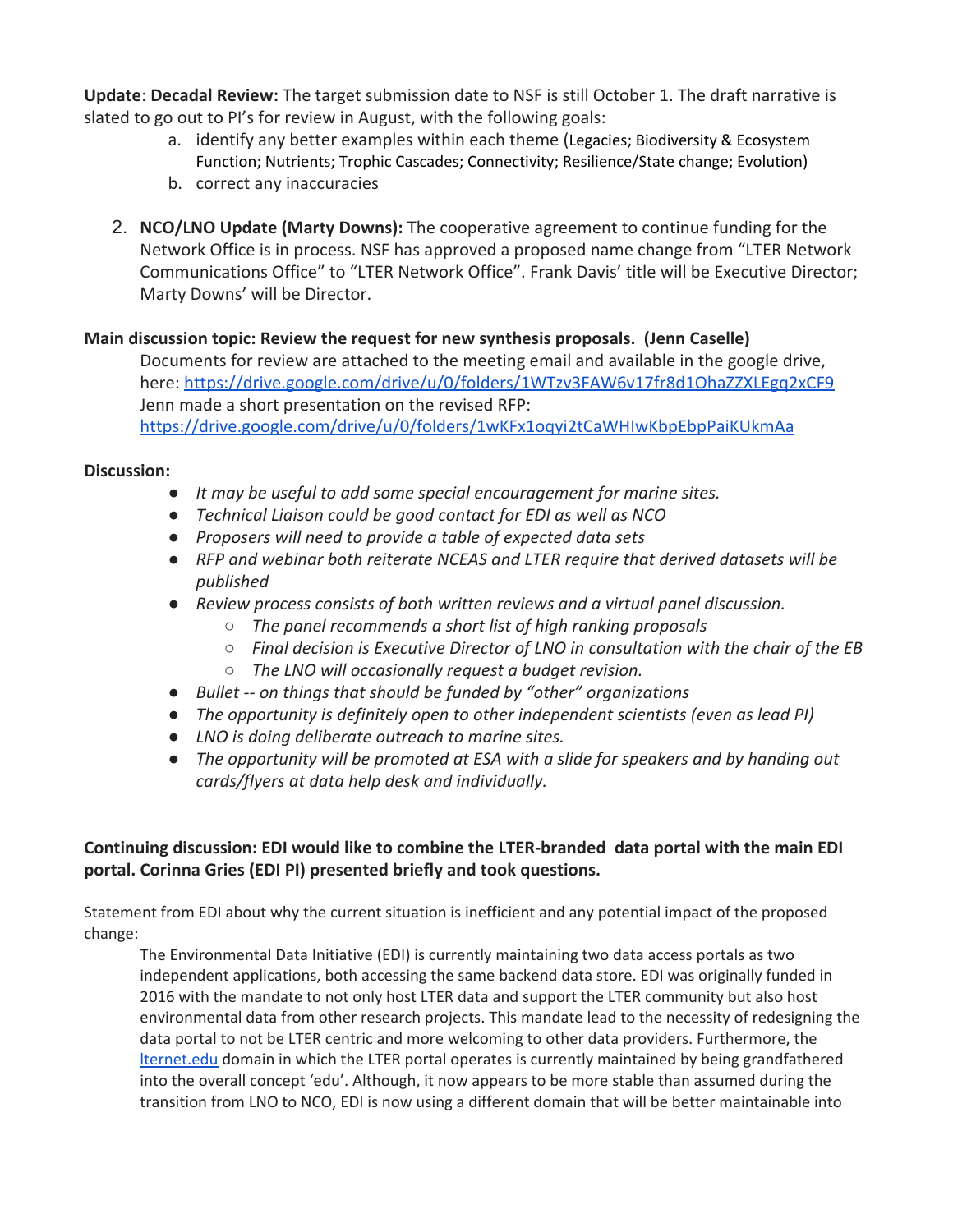the future. However, EDI personnel has maintained the LTER portal throughout these developments for continuity. Although all data are available in both portals this has led to some confusion.

During the first funding period of EDI we implemented several new functionalities requested by data providers including LTER IMs. These were built into the EDI portal rather than the LTER portal and the two applications are now diverging from each other. Furthermore, EDI is now going into sustainability mode (NSF sustainability funding stream) and our long-time programmer, Duane Costa, is retiring. Overall, we don't have the resources to update two separate data portal applications at this time.

In summary we request to deprecate the LTER data portal because

- It is confusing to have two portals serving the same data
- EDI's resources are limited
- The future of the [lternet.edu](http://lternet.edu/) domain is uncertain
- Functionality in the two portals is diverging with the EDI portal providing the better search capabilities.

### **Discussion:**

- *● Advancing Biological Infrastructure and Field Stations and Marine Labs have now been split into three categories. EDI has applied to the SABI (Sustained Availability of Biological Infrastructure), meaning that the enterprise is now in "sustainability mode." The funding hasn't changed much, but the approach is more conservative.*
- *● Could EDI have an innovation proposal in addition to the sustainability proposal?*
- *● EDI logo v. LTER portal*
- *● Some functionality is starting to change. One example is the time frame query, for example, a user can now request all data sets that run longer than 10 years. The functionality has been implemented in the EDI portal, but not in the LTER portal.*
- *● LTER would lose some of our identity. Having the LTER data portal distinguishes us from, say, an LTREB.*
- *● Different LTER sites are already submitting to other data repositories. And Ocean sites are submitting to BCO-DMO. It's a bit more work to have them show up in both portals.*
- *● Is there a way to do a search for only LTER data? Not really for all LTER data. But for an individual site, yes.*
- *● EDI/NCO should come back with a proposal to address the branding issue.*
- *● The important thing is to maintain our data transparency over a long period of time.*

## **Update: Follow up from June Meeting (Diane McKnight)**: Further discussion on Lead PI videoconferences.

● Diane has reached out to Phil Robertson and will talk with some others for next month.

#### **Potential topics for August meeting:**

- education and outreach committee discussion
- (?)including cross-site REU potential
- priorities and approaches for diversity and inclusion activities
- Review mission and operating guidelines for ILTER Committee
- role of the Communications Committee in developing cross-site communities of practice (possibly invite Lina Digregorio or other member of the committee)